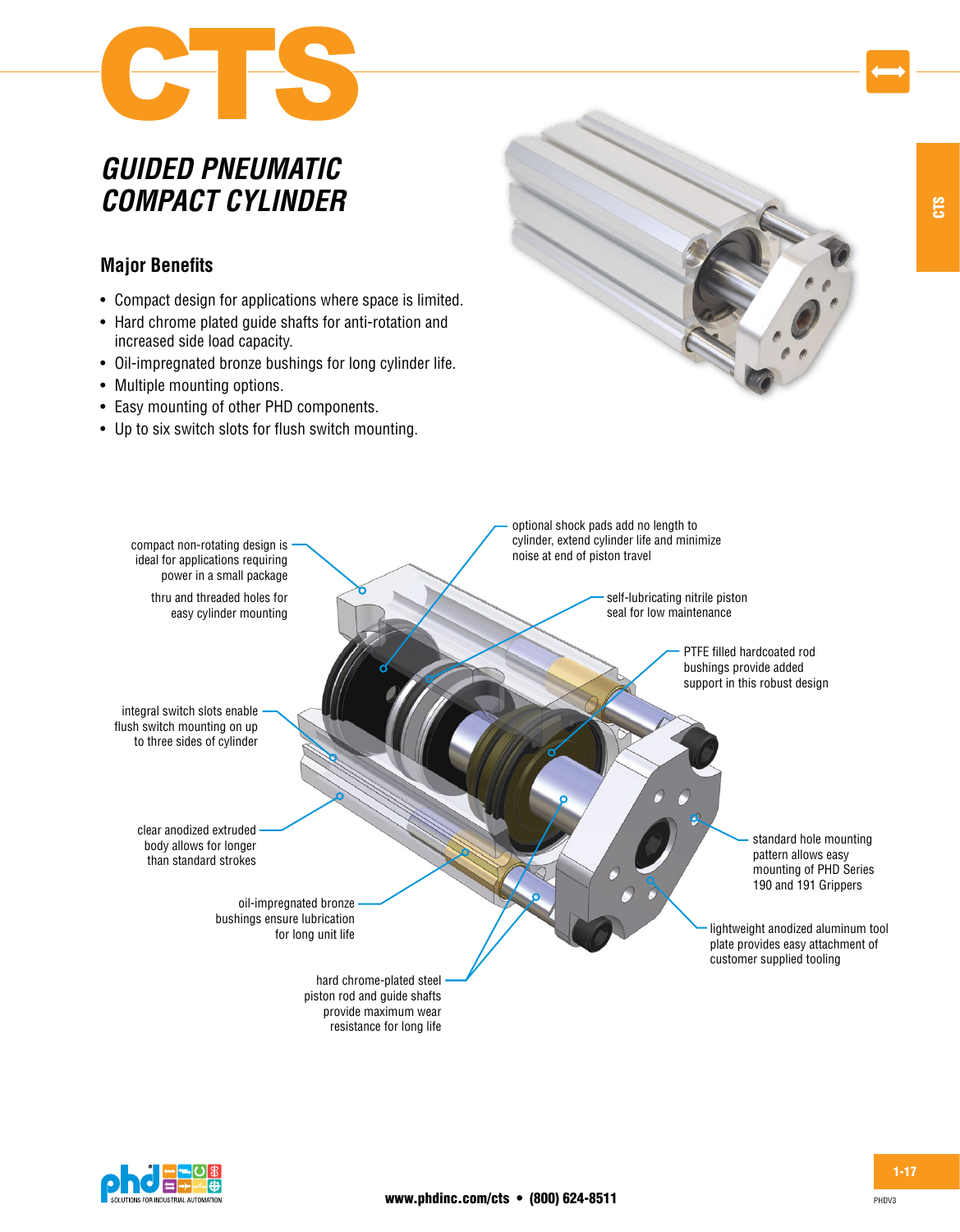

CTS

Options may affect unit length. See dimensional pages and option information details.

#### **JC1 SOLID STATE AND REED SWITCHES**

| <b>JC1 SWITCH</b> | <b>DESCRIPTION</b>                |
|-------------------|-----------------------------------|
| JC1SDN-5          | NPN DC Solid State, 5 meter cable |
| JC1SDP-5          | PNP DC Solid State, 5 meter cable |
| <b>JC1SDN-K</b>   | NPN DC Solid State, Quick Connect |
| JC1SDP-K          | PNP DC Solid State, Quick Connect |
| JC1RDU-5          | PNP or NPN DC Reed, 5 meter cable |
| JC1RDU-K          | PNP or NPN DC Reed, Quick Connect |
| JC1ADU-K          | AC Reed, Quick Connect            |
|                   |                                   |

**NOTE:** See Switches and Sensors section for additional switch information and complete specification. Switches must be ordered separately.

## CAD & Sizing Assistance

**JC1 SOLID STATE AND REED CORDSETS**

63549-02 M8, 3 pin, Straight Female Connector, 2 meter cable 63549-05 M8, 3 pin, Straight Female Connector, 5 meter cable 81284-1-010 M12, 3 pin, Straight Female Connector, 2 meter cable

**PART NO. DESCRIPTION**

**NOTE:** Cordsets are ordered separately.

Use PHD's free online Product Sizing and CAD Configurator at **www.phdinc.com/myphd**

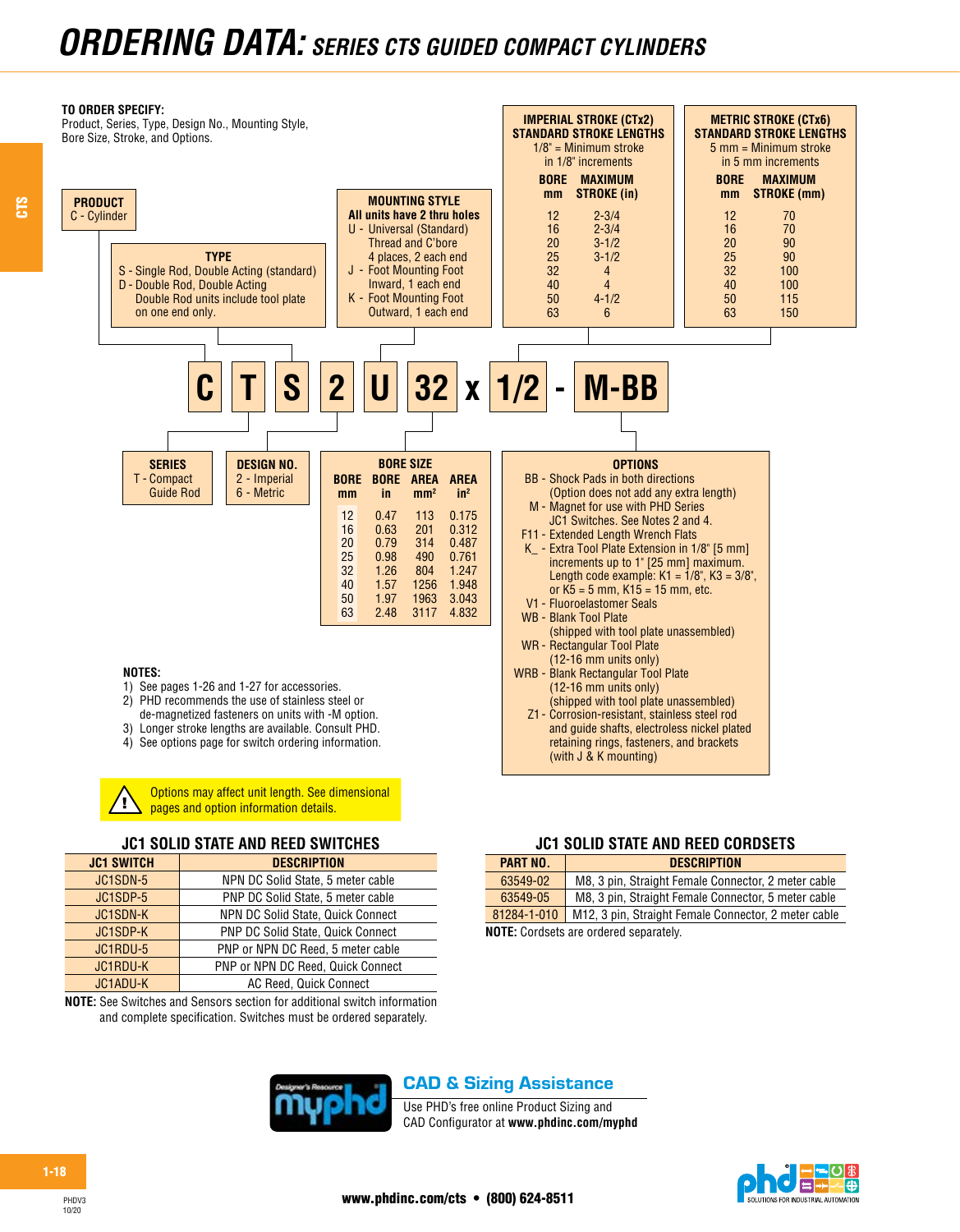| <b>SPECIFICATIONS</b>     | <b>SERIES CTS</b>                                                                       |
|---------------------------|-----------------------------------------------------------------------------------------|
| <b>OPERATING PRESSURE</b> | 20 psi min to 150 psi max at zero load [1.4 bar min to 10 bar max] air                  |
| <b>STROKE TOLERANCE</b>   | $\pm$ 0.031 inch [ $\pm$ 0.8 mm] (See Shock Pad Usage)                                  |
| <b>TEMPERATURE LIMITS</b> | $-20^{\circ}$ to $+180^{\circ}$ F [ $-29^{\circ}$ to $+82^{\circ}$ C]                   |
| <b>VELOCITY</b>           | 20 in/sec [0.5 m/sec] typical min, zero load at 100 psi [7 bar]                         |
| LIFE EXPECTANCY           | 30 million linear inches [762000 linear meters] min (-V1 & -Z1 options may reduce life) |
| <b>LUBRICATION</b>        | Pre-lubricated for use with non-lubricated or lubricated air                            |
| <b>MAINTENANCE</b>        | Field repairable                                                                        |

| <b>BORE SIZE</b> |       | <b>ROD</b><br><b>DIAMETER</b> |       | <b>ROD</b><br><b>DIRECTION</b> | <b>AREA</b> | <b>EFFECTIVE</b> |      | <b>BASE</b><br><b>WEIGHT</b> | <b>ADDER PER 1"</b><br>[25 mm] OF STROKE |           |  |
|------------------|-------|-------------------------------|-------|--------------------------------|-------------|------------------|------|------------------------------|------------------------------------------|-----------|--|
| mm               | in    | <i>in</i>                     | mm    |                                | $in^2$      | mm <sup>2</sup>  | lb.  | <b>kg</b>                    | $\mathbf{I}$                             | <b>kg</b> |  |
| 12               | 0.472 | 0.250                         | 6.35  | EXTEND                         | 0.175       | 113              | 0.17 | 0.08                         | 0.11                                     | 0.05      |  |
|                  |       |                               |       | RETRACT                        | 0.126       | 81               |      |                              |                                          |           |  |
| 16               | 0.630 | 0.250                         | 6.35  | EXTEND                         | 0.312       | 201              | 0.20 | 0.09                         | 0.12                                     | 0.05      |  |
|                  |       |                               |       | RETRACT                        | 0.263       | 169              |      |                              |                                          |           |  |
| 20               | 0.787 | 0.375                         | 9.53  | EXTEND                         | 0.487       | 314              | 0.37 | 0.17                         | 0.19                                     | 0.09      |  |
|                  |       |                               |       | RETRACT                        | 0.376       | 242              |      |                              |                                          |           |  |
| 25               | 0.984 | 0.375                         | 9.53  | EXTEND                         | 0.761       | 490              | 0.43 | 0.19                         | 0.20                                     | 0.09      |  |
|                  |       |                               |       | <b>RETRACT</b>                 | 0.650       | 419              |      |                              |                                          |           |  |
| 32               | 1.260 | 0.625                         | 15.88 | EXTEND                         | 1.247       | 804              | 0.72 | 0.33                         | 0.31                                     | 0.14      |  |
|                  |       |                               |       | RETRACT                        | 0.940       | 606              |      |                              |                                          |           |  |
| 40               | 1.575 | 0.625                         | 15.88 | EXTEND                         | 1.948       | 1256             | 0.96 | 0.44                         | 0.37                                     | 0.17      |  |
|                  |       |                               |       | RETRACT                        | 1.641       | 1058             |      |                              |                                          |           |  |
|                  | 1.969 | 0.750                         | 19.05 | EXTEND                         | 3.043       | 1963             |      | 0.75                         | 0.49                                     |           |  |
| 50               |       |                               |       | <b>RETRACT</b>                 | 2.602       | 1678             | 1.65 |                              |                                          | 0.22      |  |
| 63               | 2.480 | 0.750                         | 19.05 | EXTEND                         | 4.832       | 3117             | 2.36 | 1.07                         | 0.58                                     |           |  |
|                  |       |                               |       | RETRACT                        | 4.390       | 2832             |      |                              |                                          | 0.26      |  |

#### **CYLINDER FORCE AND WEIGHT**

**NOTE:** Use retract figures for calculating double rod cylinder forces in both directions.

## **APPLICATION**

The PHD Series CTS Compact Guide Rod Cylinders are designed for use as compact non-rotating cylinders and as light duty slides where precise location is not required and side loading is minimal. On double rod units, rear rod increases stability of the tool plate. Rear rod thread not intended as a load attach point. Shock pads are intended for use where there is end-of-stroke impact with an attached load. For maximum cylinder life with attached load, PHD recommends the use of external stops or shock absorbers. See best application practices on page 1-28.

Proper application of CTS Cylinders in horizontal applications is dependent upon travel and attached load. In addition, where there is end-of-stroke impact with an attached load, cylinder speed must be considered. Refer to page 1-20.

Proper application of CTS Cylinders in vertical applications is dependent upon both attached load and cylinder speed. Refer to page 1-21.

| <b>CYLINDER FORCE CALCULATIONS</b>        |                 |                                                        |  |  |  |  |  |  |  |  |
|-------------------------------------------|-----------------|--------------------------------------------------------|--|--|--|--|--|--|--|--|
|                                           | <b>Imperial</b> | Metric<br>$F = P \times A$ $F = 0.1 \times P \times A$ |  |  |  |  |  |  |  |  |
| $F =$ Cylinder Force                      | Ibs             | N                                                      |  |  |  |  |  |  |  |  |
| $P =$ Operating Pressure                  | psi             | har                                                    |  |  |  |  |  |  |  |  |
| A = Effective Area<br>(Extend or Retract) | in <sup>2</sup> | mm <sup>2</sup>                                        |  |  |  |  |  |  |  |  |

# **SHOCK PAD USAGE**

Optional shock pads are recommended for applications where the piston contacts the bushing and plug ends with an attached load. The use of shock pads reduces noise and provides maximum cylinder life in these applications. Shock pads are not required for applications where external stops prevent end-of-stroke impact or where end impact occurs without an attached load. See best application practices on page 1-28. Stroke tolerance changes to  $±0.050$  [ $±1.3$  mm] with -BB option.



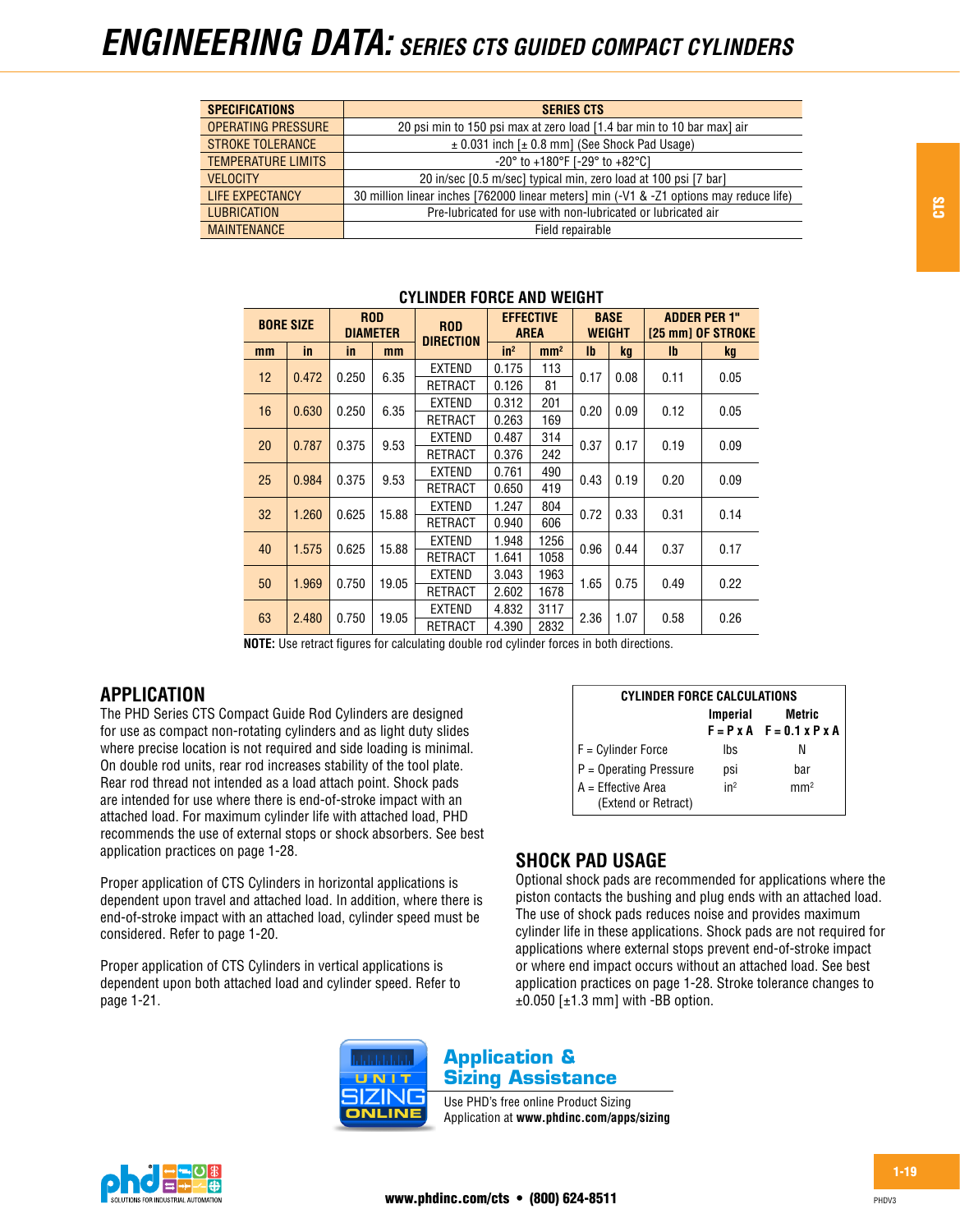# **HORIZONTAL APPLICATIONS**

CTS

Proper application of CTS Cylinders in horizontal applications is dependent upon travel and attached load. In addition, where there is end-of-stroke impact with an attached load, cylinder speed must be considered.

#### **ATTACHED LOAD WITHOUT END OF STROKE IMPACT**

Use the charts below to determine the Maximum Rolling Side Load for a given bore size and travel. Optimum performance will be achieved with positive external stops aligned with the cylinder centerline.

#### **ATTACHED LOAD WITH END OF STROKE IMPACT**

Use the charts below to determine the Maximum Rolling Side Load and speed for a given bore size and travel. Optional shock pads are required for end-of-stroke impact with attached load.



#### **NOTES:**

- 1) HORIZONTAL SIDE LOAD PERFORMANCE DATA IS BASED UPON
	- A) THE CENTER OF GRAVITY (C.G.) OF THE ATTACHED LOAD LOCATED AS SHOWN ABOVE. LOCATING THE C.G. BEYOND THE STATED DISTANCE MAY DECREASE THE LIFE OF THE UNIT.
- B) A STANDARD UNIT. USE OF FLUOROELASTOMER SEALS OR THE -Z1 OPTION MAY DECREASE THE SIDE LOADING CAPABILITY OF THE UNIT.
- 2) SPEEDS ARE BASED ON END-OF-STROKE IMPACT CAPABILITY OF UNITS WITH OPTIONAL SHOCK PADS.



**TRAVEL inch [mm]** 2.00 [50.8]

2.50 [63.5]

3.00 [76.2]

3.50 [88.9] 4.00 [101.6] 4.50 [114.3]

## **MAXIMUM HORIZONTAL LOAD CAPACITY & SPEED**





PHDV3

0

0

1.00 [25.4]

1.50 [38.1]

0.50  $[12.7]$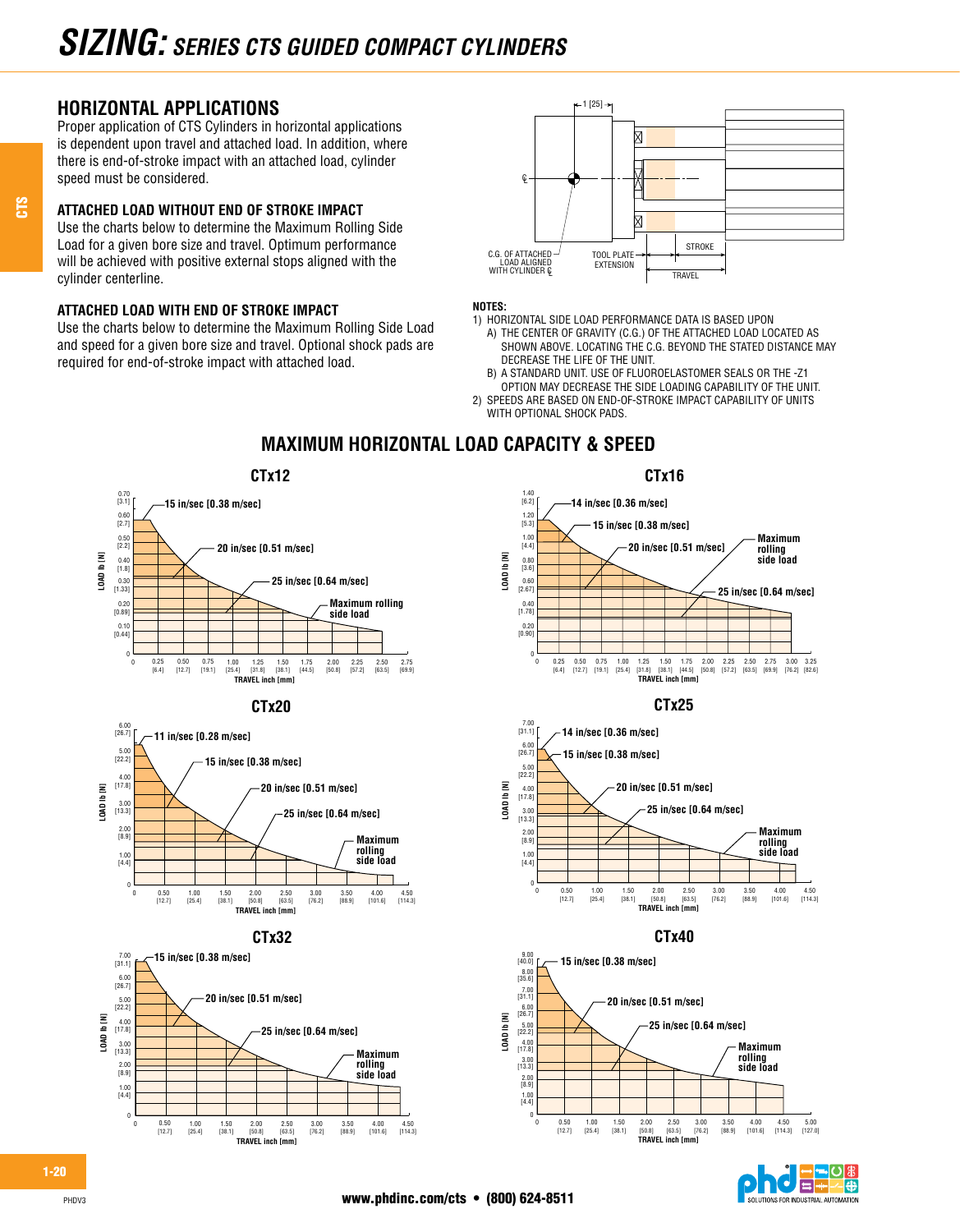# **HORIZONTAL APPLICATIONS**





# **VERTICAL APPLICATIONS**

Proper application of CTS Cylinders in vertical applications is dependent upon both attached load and cylinder speed.

#### **ATTACHED LOAD WITHOUT END OF STROKE IMPACT**

See cylinder force calculation on page 1-19. Optimum performance will be achieved with positive external stops aligned with the cylinder centerline.

#### **ATTACHED LOAD WITH END OF STROKE IMPACT**

Use the charts below to determine the maximum speed for a given load. Optional shock pads are required for end-of-stroke impact with attached load.

#### **NOTES:**

**VERTICAL APPLICATION WITH END OF STROKE IMPACT MAXIMUM SPEED & LOAD**

- 1) VERTICAL PERFORMANCE DATA IS BASED UPON:
	- A) THE CENTER OF GRAVITY (C.G.) OF THE ATTACHED LOAD IN LINE WITH THE CYLINDER CENTERLINE. LOCATING THE C.G. OFF OF THE CYLINDER CENTERLINE MAY RESULT IN DECREASED CYLINDER LIFE. B) A STANDARD UNIT. USE OF FLUOROELASTOMER SEALS OR THE -Z1
- OPTION MAY DECREASE THE LIFE OF THE UNIT. 2) SPEEDS ARE BASED ON END OF STROKE IMPACT CAPABILITY OF UNITS
- WITH OPTIONAL SHOCK PADS







CTS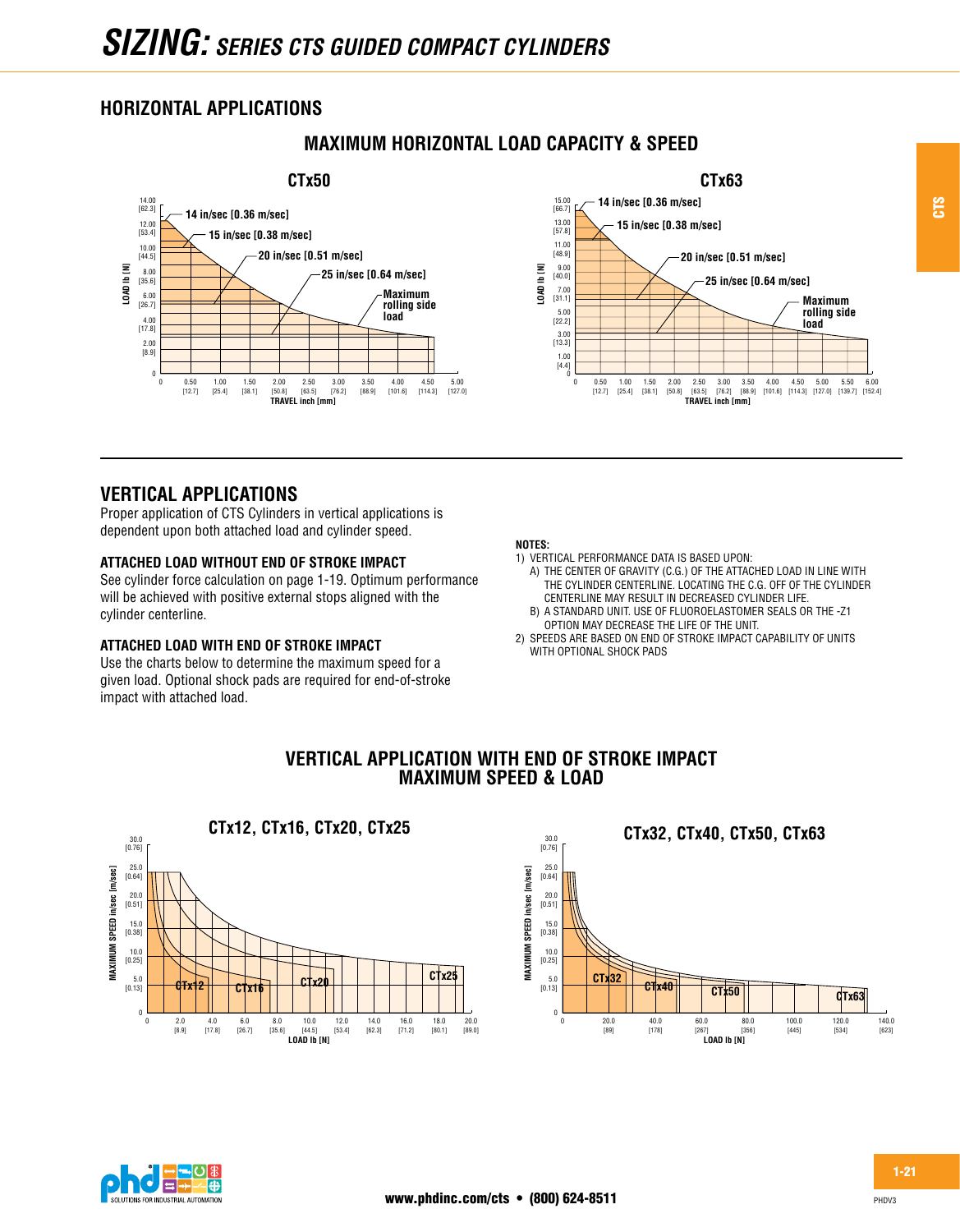# *DIMENSIONS: SERIES CTS GUIDED COMPACT CYLINDERS*



| <b>BORE</b> |                  |                 |                 |                 |                 |                 |                  |                 |                | <b>LETTER DIMENSION</b> |                 |                 |                 |                                                   |                  |                                                            |
|-------------|------------------|-----------------|-----------------|-----------------|-----------------|-----------------|------------------|-----------------|----------------|-------------------------|-----------------|-----------------|-----------------|---------------------------------------------------|------------------|------------------------------------------------------------|
| [mm]        | A                | B               | υ.              | D1              | D <sub>2</sub>  | E               | F                | G               | н              |                         | K               |                 | M               | N                                                 | P                | <b>R THREAD</b>                                            |
| 12          | 0.876<br>[22.25] | .200<br>[30.48] | 0.591<br>[15]   | 0.182<br>[4.62] | 0.020<br>[0.51] | 0.944<br>[24.0] | 0.550<br>[13.97] | 0.866<br>[22.0] | .260<br>[32.0] | 1.380<br>[35.05]        | 0.295<br>[7.5]  | 0.415<br>[10.5] | 0.415<br>[10.5] | $10-32 \times 0.15$<br>$[M5 \times 0.8 \times 4]$ | 0.032<br>[0.8]   | $10-24 \times 0.550$<br>$[M5 \times 0.8 \times 14.5]$      |
| 16          | 1.000<br>[25.40] | .250<br>[31.75] | 0.710<br>[18]   | 0.025<br>[0.64] | 0.075<br>[1.91  | 1.91<br>[28.0]  | 0.710<br>[18.03] | 0.946<br>[24.0] | .340<br>[34.0] | 1.380<br>[35.05]        | 0.295<br>[7.5]  | 0.415<br>[10.5] | 0.415<br>[10.5] | $10-32 \times 0.15$<br>$[M5 \times 0.8 \times 4]$ | 0.098<br>$[2.5]$ | 10-24 x 0.550<br>$[M5 \times 0.8 \times 14.5]$             |
| 20          | 1.374<br>[34.90] |                 | 0.906<br>[23]   |                 |                 | .476<br>[37.5]  | 000.1<br>[25.4]  |                 |                | 1.615<br>[41.02]        | 0.394<br>[10.0] | 0.670<br>[17.0] | 0.415<br>[10.5] | $10-32 \times 0.15$<br>$[M5 \times 0.8 \times 4]$ | 0.207<br>[5.3]   | $1/4 - 20 \times 0.875$<br>$[M6 \times 1.0 \times 22.5]$   |
| 25          | 1.500<br>[38.10] |                 | 1.024<br>[26]   |                 |                 | .576<br>[40.0]  | 1.100<br>[28.0]  |                 |                | 1.615<br>[41.02]        | 0.394<br>[10.0] | 0.670<br>[17.0] | 0.398<br>[10.1] | $10-32 \times 0.15$<br>$[M5 \times 0.8 \times 4]$ | 0.236<br>[6.0]   | $1/4 - 20 \times 0.875$<br>$[M6 \times 1.0 \times 22.5]$   |
| 32          | 1.744<br>[44.30] |                 | 1.378<br>[35]   |                 |                 | .870<br>[47.5]  | .339<br>[34.0]   |                 |                | 1.790<br>[45.47]        | 0.394<br>[10.0] | 0.710<br>[18.0] | 0.450<br>[11.4] | <b>1/8 NPT</b><br>$[1/8$ BSP                      | 0.324<br>[8.2]   | $1/4 - 20 \times 0.875$<br>$[MB \times 1.0 \times 22.5]$   |
| 40          | 2.000<br>[50.80] |                 | .650<br>[42]    |                 |                 | 2.205<br>[56.0] | .574<br>[40.0]   |                 |                | 1.790<br>[45.47]        | 0.394<br>[10.0] | 0.710<br>[18.0] | 0.450<br>[11.4] | <b>1/8 NPT</b><br>$[1/8$ BSP                      | 0.364<br>[9.3]   | $1/4 - 20 \times 0.875$<br>$[MB \times 1.0 \times 22.5]$   |
| 50          | 2.500<br>[63.50] |                 | 2.086<br>$[53]$ |                 |                 | 2.598<br>[66.0] | .968<br>[50.0]   |                 |                | 1.970<br>[50.04]        | 0.551<br>[14.0] | 0.790<br>[20.1] | 0.535<br>[13.6] | <b>1/8 NPT</b><br>[1/8 BSP]                       | 0.476<br>[12.1]  | $5/16 - 18 \times 0.900$<br>$[M8 \times 1.25 \times 22.5]$ |
| 63          | 2.974<br>[75.54] |                 | 2.560<br>[65]   |                 |                 | 3.070<br>[78.0] | 2.362<br>[60.0]  |                 |                | 2.090<br>[53.09]        | 0.551<br>[14.0] | 0.865<br>[22.0] | 0.570<br>[14.5] | <b>1/4 NPT</b><br>[1/4 BSP]                       | 0.670<br>[17.0]  | $5/16 - 18 \times 0.900$<br>$[M8 \times 1.25 \times 22.5]$ |

| <b>BORE</b> | LETTER DIMENSION |       |         |        |        |        |                             |         |  |  |  |  |
|-------------|------------------|-------|---------|--------|--------|--------|-----------------------------|---------|--|--|--|--|
| [mm]        | S                | т     | U       | V      | W      | Y      | <b>Z THREAD</b>             | AA      |  |  |  |  |
| 12          | #6               | 0.219 | 0.250   | 0.219  |        |        | 6-32 x 0.210                | 0.236   |  |  |  |  |
|             | [M4]             | [5.6] | [6.35]  | [5.6]  |        |        | $[M4 \times 0.7 \times 7]$  | [6.0]   |  |  |  |  |
|             | #6               | 0.219 | 0.250   | 0.219  |        |        | $6 - 32 \times 0.210$       | 0.236   |  |  |  |  |
| 16          | [M4]             | [5.6] | [6.35]  | [5.6]  |        |        | $[M4 \times 0.7 \times 7]$  | [6.0]   |  |  |  |  |
| 20          | #10              | 0.250 | 0.375   | 0.312  | 1.576  | 0.788  | 10-32 x 0.285               | 0.314   |  |  |  |  |
|             | [M5]             | [6.4] | [9.53]  | [7.9]  | [40.0] | [20.0] | $[ M5 \times 0.8 \times 7]$ | [8.0]   |  |  |  |  |
| 25          | #10              | 0.250 | 0.375   | 0.312  | 1.746  | 1.000  | 10-32 x 0.285               | 0.314   |  |  |  |  |
|             | [M5]             | [6.4] | [9.53]  | [7.9]  | [44.4] | [25.4] | $[ M5 \times 0.8 \times 7]$ | [8.0]   |  |  |  |  |
| 32          | #10              | 0.250 | 0.625   | 0.500  | 2.037  | 1.340  | 1/4-28 x 0.375              | 0.314   |  |  |  |  |
|             | [M5]             | [6.4] | [15.88] | [12.7] | [52.0] | [34.0] | $[M6 \times 1.0 \times 9]$  | [8.0]   |  |  |  |  |
| 40          | #10              | 0.250 | 0.625   | 0.500  | 2.363  | 1.420  | 1/4-28 x 0.375              | 0.314   |  |  |  |  |
|             | [M5]             | [6.4] | [15.88] | [12.7] | [60.0] | [36.0] | $[M6 \times 1.0 \times 9]$  | [8.0]   |  |  |  |  |
|             | 1/4              | 0.312 | 0.750   | 0.625  | 2.795  | 1.600  | $5/16 - 24 \times 0.312$    | 0.394   |  |  |  |  |
| 50          | [M6]             | [7.9] | [19.05] | [15.9] | [71.0] | [40.6] | [M8 x 1.25 x 8]             | [10.0]  |  |  |  |  |
| 63          | 1/4              | 0.312 | 0.750   | 0.625  | 3.266  | 2.094  | $5/16 - 24 \times 0.312$    | 0.394   |  |  |  |  |
|             | [M6              | [7.9] | 19.05   | [15.9] | [83.0] | [53.2] | IM8 x 1.25 x 81             | (10.01) |  |  |  |  |

#### **NOTES:**

1) DIMENSION SHOWN IN [ ] ARE IN mm FOR METRIC UNITS [CTx6].

- $2)$  DESIGNATED CENTERLINE  $E$  is centerline of Cylinder bore.
- 3) UNLESS OTHERWISE DIMENSIONED, MOUNTING HOLE PATTERNS AND OTHER FEATURES ARE CENTERED ON DESIGNATED CYLINDER CENTERLINE.
- 4) 1/8" [5 mm] MINIMUM STROKE REQUIRED
- 5) \*SEE J & K MOUNTING DIMENSIONS FOR STANDARD EXTENSION WITH THOSE OPTIONS.
- 6) PHD RECOMMENDS THE USE OF STAINLESS STEEL OR DE-MAGNETIZED FASTENERS ON UNITS WITH THE -M OPTION.



**CAD & Sizing Assistance**

Use PHD's free online Product Sizing and CAD Configurator at **www.phdinc.com/myphd**

All dimensions are reference only unless specifically toleranced.

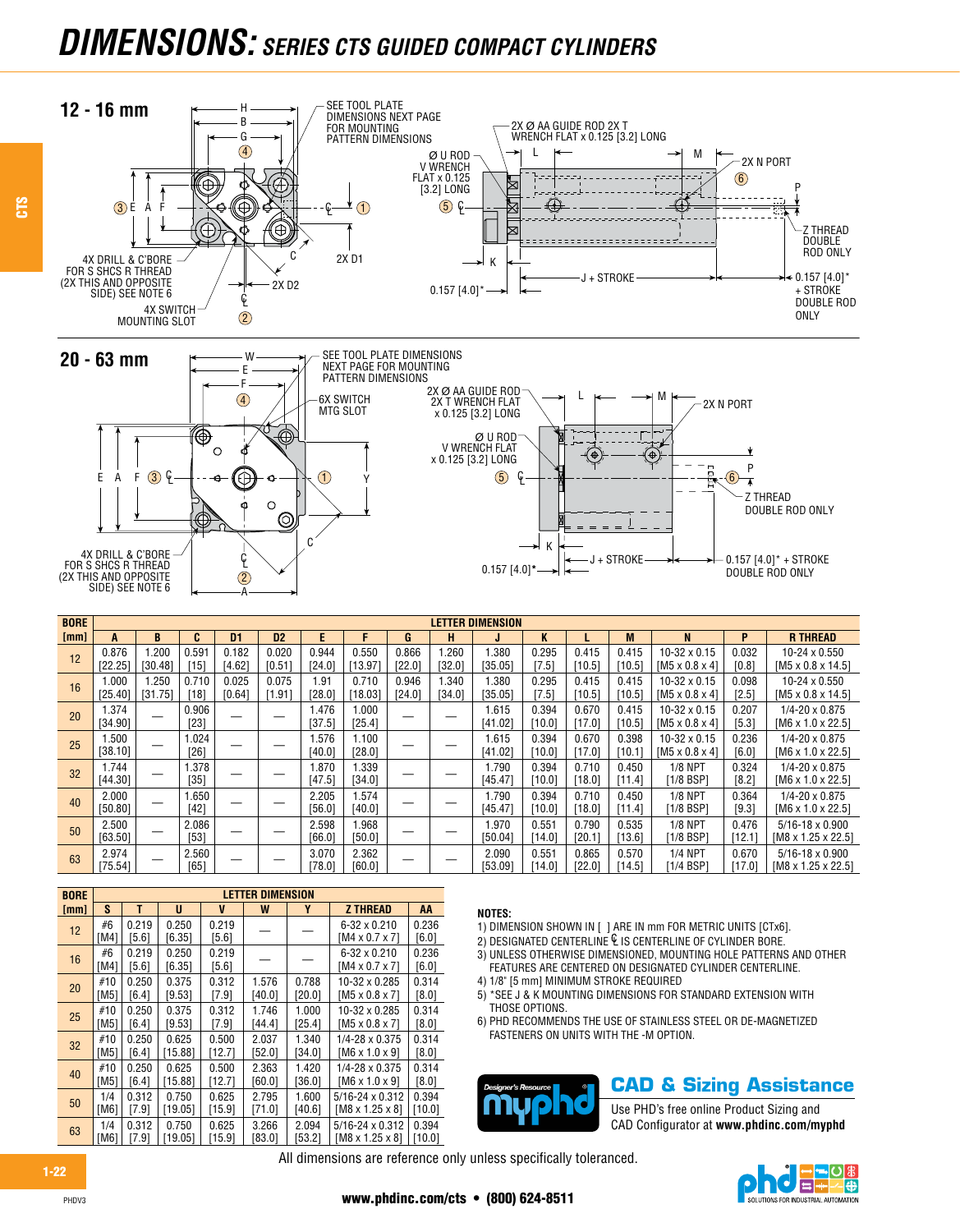# *DIMENSIONS: SERIES CTS GUIDED COMPACT CYLINDERS*



| <b>BORE</b> |                                  |                                      |                 |                 |                 | H (SERIES 190°) |                                         |                |                  |                                                         | N (SERIES 19x)*           |     |                |                  |                                                      |                 |   |
|-------------|----------------------------------|--------------------------------------|-----------------|-----------------|-----------------|-----------------|-----------------------------------------|----------------|------------------|---------------------------------------------------------|---------------------------|-----|----------------|------------------|------------------------------------------------------|-----------------|---|
| [mm]        |                                  | В                                    |                 | D1              | D <sub>2</sub>  | F               | G                                       | <b>ANGULAR</b> | <b>PARALLEL</b>  |                                                         | K                         | M   | <b>ANGULAR</b> | <b>PARALLEL</b>  | P                                                    | R               | s |
| 12          | 0.876                            | .200<br>$[22.25]$ $[30.48]$ $[15.0]$ | 0.591           | 0.182<br>[4.62] | 0.020<br>[0.51] | 0.550           | $4 - 40$<br>$[13.97]$ [M3 x 0.5]        | [19002]        | 1906x<br>1906x   | $4 - 40 \times 1$<br>$[M3 \times 0.5 \times 20]$        |                           |     |                |                  |                                                      | $(3.0)$ [3.0]   |   |
| 16          | 1.000                            | 1.250<br>[25.40][31.75][18.0]        | 0.710           | 0.025<br>[0.64] | 0.075<br>[1.91] | 0.550           | $4 - 40$<br>$[13.97]$ $[M3 \times 0.5]$ | [19002]        | 1906x<br>[1906x] | $4 - 40 \times 1$<br>$[M3 \times 0.5 \times 20]$        |                           |     |                |                  |                                                      | $(3.0)$ $(3.0)$ |   |
| 20          | 1.374<br>[34.90]                 |                                      | 0.906<br>[23.0] |                 |                 | 0.710           | $6 - 32$<br>$[18.03]$ $[M3 \times 0.5]$ | [19012]        | 1907x<br>[1907x] | $6-32 \times 1-1/4$<br>$[M3 \times 0.5 \times 30]$      | 0.550<br> [13.97]  [M3]   | #4  | $[19x02]$      | 19x6x<br>[19x6x] | $4 - 40 \times 3/8$<br>$\frac{1}{2}$ [M3 x 0.5 x 10] | [5.0]   [4.0]   |   |
| 25          | 1.500<br>$\vert$ [38.10] $\vert$ |                                      | 1.024<br>[26.0] |                 |                 | 0.710           | $6 - 32$<br>$[18.03]$ [M3 x 0.5]        | [19012]        | 1907x<br>[1907x] | $6-32 \times 1-1/4$<br>$[M3 \times 0.5 \times 30]$      | 0.550<br>[13.97] [M3]     | #4  | [19x02]        | 19x6x<br>[19x6x] | $4 - 40 \times 3/8$<br>$\frac{1}{2}$ [M3 x 0.5 x 10] | $[5.0]$ [4.0]   |   |
| 32          | 1.744<br>[44.30]                 |                                      | 1.378<br>[35.0] |                 |                 | 1.100           | $8 - 32$<br>[[27.94]][M4 x 0.7]         | [19022]        | 1908x<br>1908x1  | $8-32 \times 1-5/8$<br>$[M4 \times 0.7 \times 40]$      | 0.710<br>$[18.03]$ $[M3]$ | #6  | [19x12]        | 19x7x<br>[19x7x] | $6 - 32 \times 3/8$<br>$[M3 \times 0.5 \times 8]$    | [6.0]   [4.0]   |   |
| 40          | 2.000<br>[50.80]                 |                                      | 1.650<br>[42.0] |                 |                 | 1.100           | $8 - 32$<br>[[27.94]][M4 x 0.7]         | [19022]        | 1908x<br>1908x1  | $8-32 \times 1-5/8$<br>$[M4 \times 0.7 \times 40]$      | 0.710<br>$[18.03]$ [M3]   | #6  | [19x12]        | 19x7x<br>[19x7x] | $6 - 32 \times 3/8$<br>$[M3 \times 0.5 \times 8]$    | $[6.0]$ [4.0]   |   |
| 50          | 2.500<br>[63.5]                  |                                      | 2.086<br>[53.0] |                 |                 | 1.535           | $10 - 24$<br>[38.99] [M5 x 0.8]         | [19032]        | 1909x<br>[1909x] | $10 - 24 \times 2 - 1/4$<br>$[M5 \times 0.8 \times 55]$ | 1.100<br> [27.94]  [M4]   | #8  | [19x22]        | 19x8x<br>[19x8x] | $8 - 32 \times 5/8$<br>$[M4 \times 0.7 \times 12]$   | $[8.0]$ [5.0]   |   |
| 63          | 2.974<br>[75.54]                 |                                      | 2.560<br>[65.0] |                 |                 | 1.535           | $10 - 24$<br>[38.99] [M5 x 0.8]         | [19032]        | 1909x<br>[1909x] | $10 - 24 \times 2 - 1/4$<br>$[M5 \times 0.8 \times 55]$ | .535<br> [38.99]  [M5]    | #10 | 19x321         | 19x9x<br>[19x9x] | $10 - 24 \times 3/4$<br>$[M5 \times 0.8 \times 12]$  | $[8.0]$ [5.0]   |   |

#### **NOTES:**

1) NUMBERS IN [ ] ARE IN mm FOR METRIC UNITS [CTx6].

2) \*IMPERIAL GRIPPERS MOUNT TO CTx2 ONLY. METRIC GRIPPERS MOUNT TO CTx6 ONLY.

3) DESIGNATED CENTERLINE **L** IS CENTERLINE OF CYLINDER BORE

4) UNLESS OTHERWISE DIMENSIONED, MOUNTING HOLE PATTERNS AND OTHER FEATURES ARE CENTERLINE ON DESIGNATED CYLINDER CENTERLINE.





All dimensions are reference only unless specifically toleranced.

CTS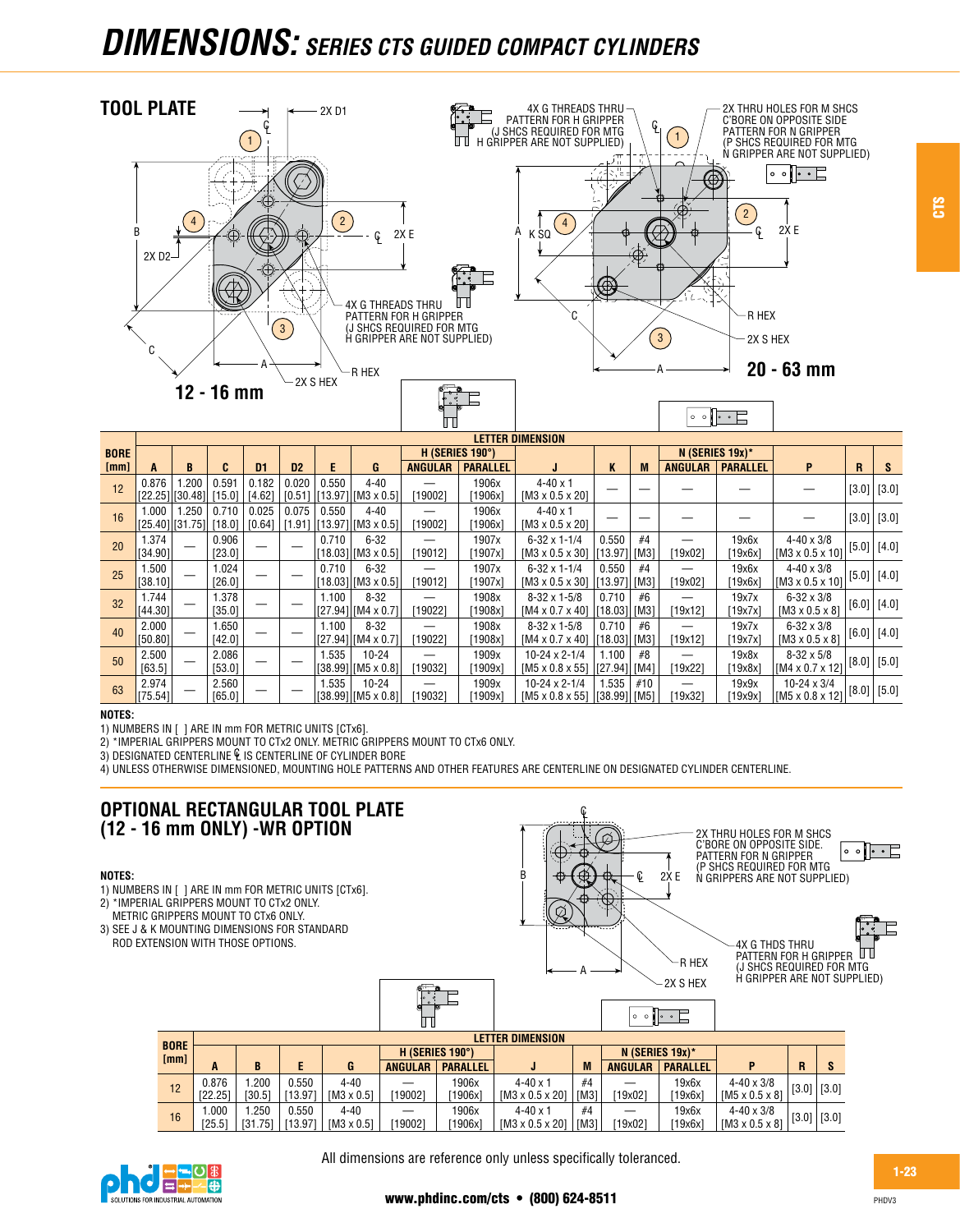# **SHOCK PADS ON EXTENSION AND RETRACTION**

Shock pads eliminate metal-to-metal contact and minimize piston impact. Shock pads are recommended for applications where the piston contacts the head and/or cap (with attached loads). The use of shock pads reduces noise and provides maximum cylinder life in these applications.





# **EXTENDED LENGTH WRENCH FLATS**

The design of a compact guide rod cylinder requires the length to be as short as possible. The standard wrench flat length is 0.125" [3 mm]. The option -F11 provides wrench flats which allow standard wrench access. On double rod units, rear rod also receives extended flats with option -F11.

| <b>BORE</b><br>[mm] | <b>SHAFT WRENCH FLATS</b>                                | <b>EXTENDED ROD &amp; GUIDE</b> | R<br><b>ROD EXTENSION</b> |       |
|---------------------|----------------------------------------------------------|---------------------------------|---------------------------|-------|
| 12/16               | 0.200                                                    | [5.08]                          | 0.250                     | [6.5] |
| 20/25               | 0.200                                                    | [5.08]                          | 0.250                     | [6.5] |
| 32/40               | 0.315                                                    | [8.00]                          | 0.344                     | [9.0] |
| 50/63               | 0.315                                                    | [8.00]                          | 0.344                     | [9.0] |
|                     | Nicaeleas (s.f. 1 eus (s. seus feu sectule contre FOT-O1 |                                 |                           |       |







# **EXTRA TOOL PLATE EXTENSION**

Extra rod extension can be achieved by specifying the option -K followed by the length code.

Length code example (for imperial CTx2 units)  $K1 = 1/8$ " of extra tool plate extension  $K3 = 3/8$ ", etc.

- Length code example (for metric CTx6 units) K5 = 5 mm of extra tool plate extension  $K15 = 15$  mm, etc.
- 0.157" [4 mm] of tool plate extension is standard. Available in 1/8" [5 mm] increments only. Maximum extension is 1" [25 mm].

**NOTE:** On double rod units, rear rod receives same extension as tool plate (tool plate on front end only).



All dimensions are reference only unless specifically toleranced.



CTS

PHDV3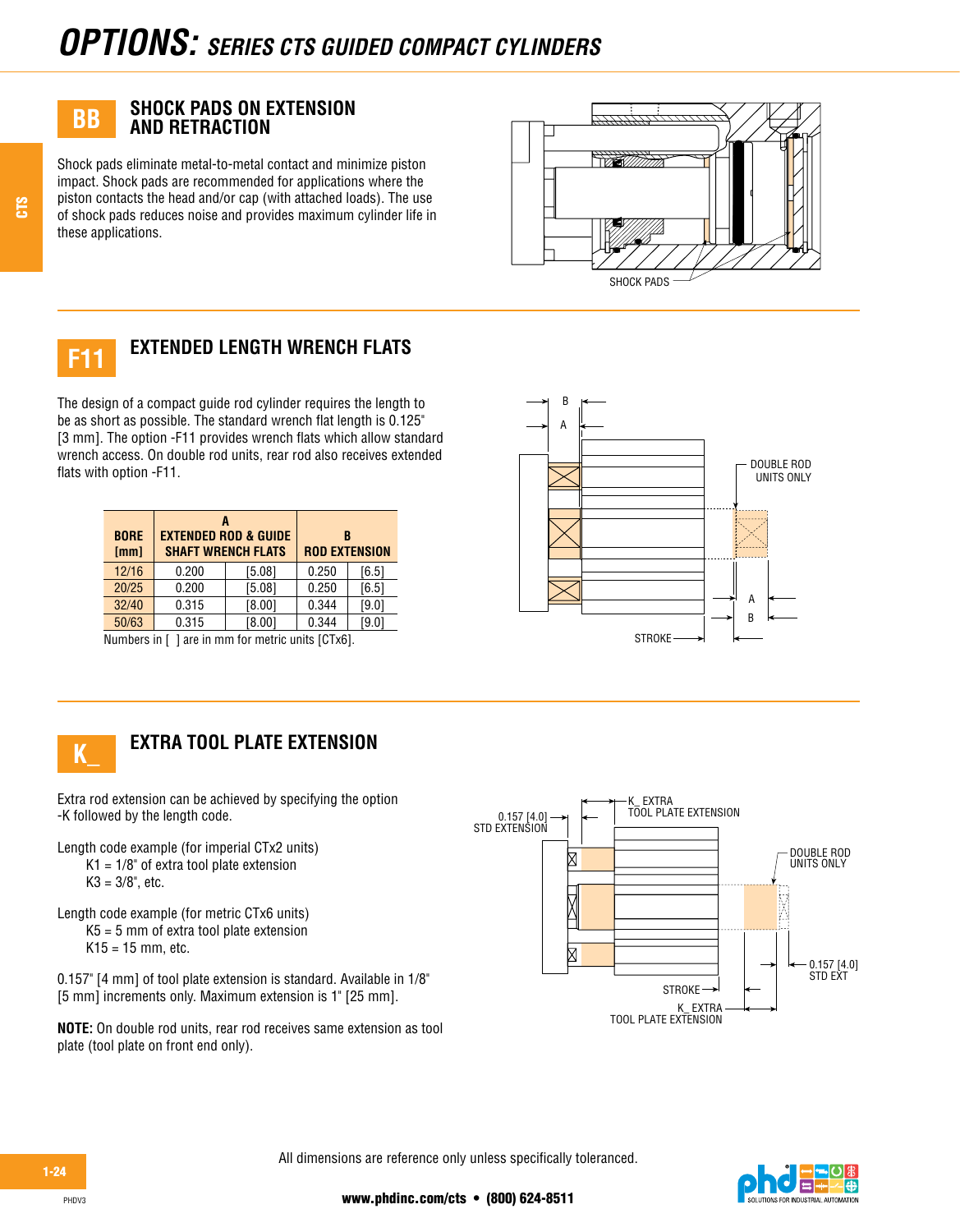

### **MAGNET FOR PHD SERIES JC1 SWITCHES**

This option equips the cylinder with a magnetic band on the piston for use with PHD Series JC1 Switches. These switches mount easily into the integral slots in the body and are locked into place with a setscrew. **Hand tighten the setscrew until the switch is securely retained. Do not overtighten.** PHD recommends the use of stainless steel or de-magnetized fasteners when mounting Series CTx Cylinders equipped with the -M option. The design of a compact guide rod cylinder requires the length to be as short as possible. Installation of switches on units with J or K mounts will require temporary removal of the rear bracket prior to mounting the cylinder.



#### **JC1 SOLID STATE AND REED SWITCHES**

| <b>JC1 SWITCH</b> | <b>DESCRIPTION</b>                |
|-------------------|-----------------------------------|
| JC1SDN-5          | NPN DC Solid State, 5 meter cable |
| JC1SDP-5          | PNP DC Solid State, 5 meter cable |
| <b>JC1SDN-K</b>   | NPN DC Solid State, Quick Connect |
| JC1SDP-K          | PNP DC Solid State, Quick Connect |
| JC1RDU-5          | PNP or NPN DC Reed, 5 meter cable |
| <b>JC1RDU-K</b>   | PNP or NPN DC Reed, Quick Connect |
| JC1ADU-K          | AC Reed, Quick Connect            |

**NOTE:** See Switches and Sensors section for additional switch information and complete specification. Switches must be ordered separately.

#### **JC1 SOLID STATE AND REED CORDSETS**

| PART NO.    | <b>DESCRIPTION</b>                                   |
|-------------|------------------------------------------------------|
| 63549-02    | M8, 3 pin, Straight Female Connector, 2 meter cable  |
| 63549-05    | M8, 3 pin, Straight Female Connector, 5 meter cable  |
| 81284-1-010 | M12, 3 pin, Straight Female Connector, 2 meter cable |
|             | .                                                    |

**NOTE:** Cordsets are ordered separately.



# **RECTANGULAR TOOL PLATE**

With this option, available only on the 12-16 mm cylinders, the unit is assembled with a rectangular tool plate. This provides an additional mounting orientation for Series 190 and 191 Grippers. This option with J or K mounting affects tool plate extension. See next page.



# **BLANK TOOL PLATE**



# **BLANK RECTANGULAR TOOL PLATE**

With these options, PHD provides a tool plate without mounting threads and counterbores. The tool plate is supplied unassembled for easy modification by the customer. Assembly and torque specifications are furnished with each unit. When assembling the unit, a threadlocking adhesive is required on tool plate mounting screws. This option with J or K mounting affects tool plate extension. See next page. **NOTE:** Blank tool plates are shipped unassembled.



# **FLUOROELASTOMER SEALS CORROSION RESISTANT V1 Z1**

Fluoroelastomer seals are compatible with certain fluids which degrade standard Nitrile seals. Seal compatibility should be checked with the fluid manufacturer for correct application. Consult PHD for high temperature use.





Electroless nickel plating is provided on the retaining rings, tool plate mounting screws, "J" and "K" brackets, and bracket mounting screws. Stainless steel rod and guideshafts are also supplied. This option may reduce unit life.

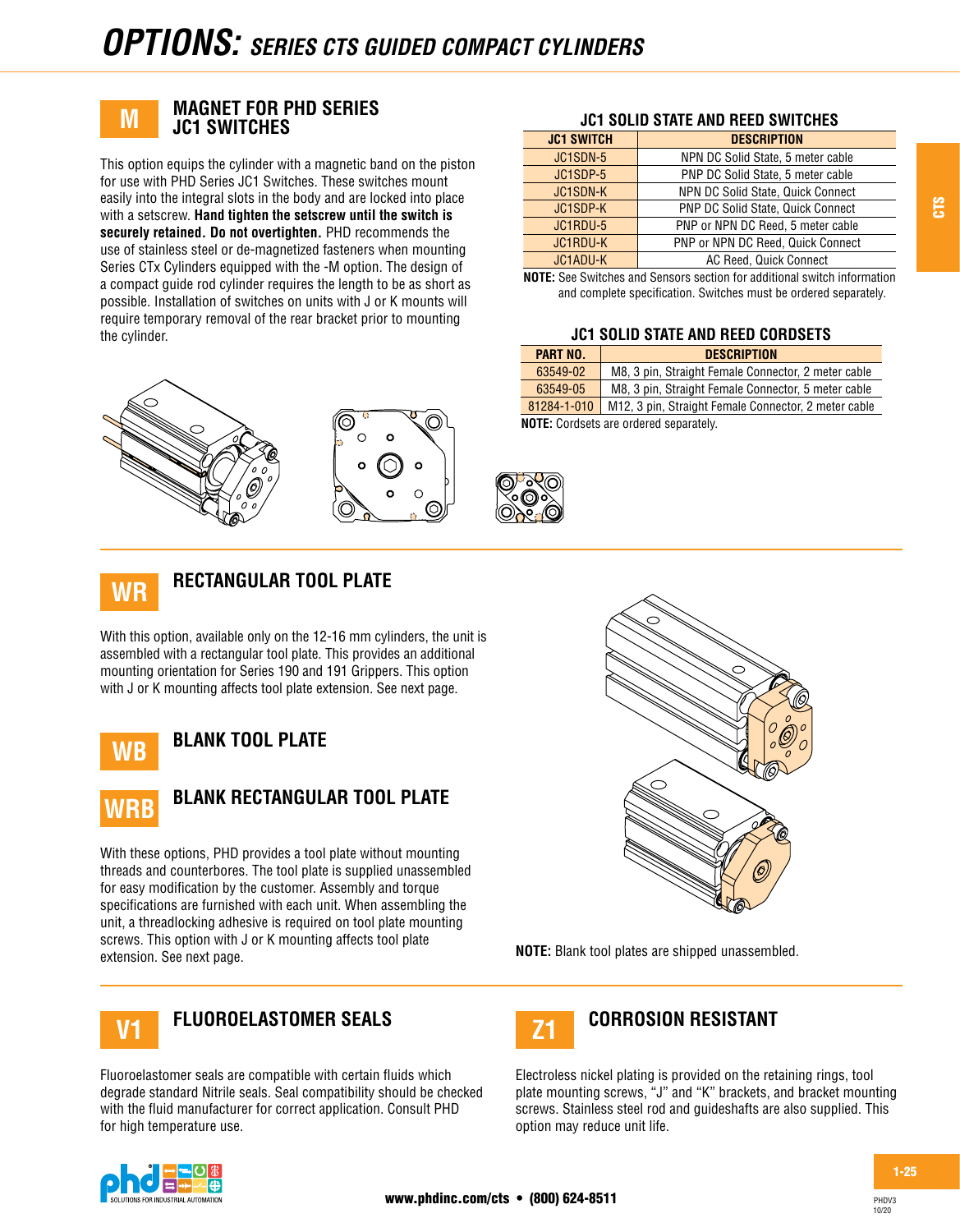# **J MOUNTS**

J

P.

J mounting provides foot brackets (with mounting feet under the cylinder) with minimal distance between the cylinder and mounting surface. This mounting comes preassembled by PHD with proper tool plate extension.

**NOTE:** Double rods will also receive H standard extension.

## **K MOUNTS**

K mounting provides foot brackets (with mounting feet extended outward from the cylinder.) Mounting is simplified with mounting holes away from the body. This mounting comes preassembled by PHD with proper tool plate extension.

**NOTE:** Double rods will also receive H standard extension.



| <b>BORE</b> |        |        |         |          |         | <b>LETTER DIMENSION</b> |          |          |          |         |      |        |
|-------------|--------|--------|---------|----------|---------|-------------------------|----------|----------|----------|---------|------|--------|
| [mm]        | A      | B      | C       | G        | н       | J                       | K        | L        | M        | N       | P    | R      |
| 12          | 0.830  | 1.380  | 1.810   | 0.600    | 0.282   | 1.510                   | 0.945    | 0.390    | 0.105    | 0.295   | #10  | 0.380  |
|             | [21.1] | [35.1] | [46.0]  | [15.2]   | $[9.0]$ | [38.4]                  | [24.0]   | [9.9]    | [2.67]   | [7.5]   | [M5] | [9.7]  |
| 16          | 0.870  | 1.535  | 1.970   | 0.610    | 0.282   | 1.620                   | 1.122    | 0.450    | 0.120    | 0.310   | #10  | 0.395  |
|             | [22.1] | [39.0] | [50.0]  | [15.5]   | $[9.0]$ | [41.2]                  | [28.5]   | [11.4]   | $[3.05]$ | $[7.9]$ | [M5] | [10.0] |
| 20          | 0.945  | 1.969  | 2.520   | 0.710    | 0.282   | 1.750                   | 1.470    | 0.450    | 0.120    | 0.370   | 1/4  | 0.435  |
|             | [24.0] | [50.0] | [64.0]  | [18.0]   | [9.0]   | [44.5]                  | $[37.4]$ | [11.4]   | [3.05]   | [9.4]   | [M6] | [11.1] |
| 25          | 1.005  | 2.047  | 2.600   | 0.725    | 0.282   | 1.890                   | 1.581    | 0.490    | 0.135    | 0.390   | 1/4  | 0.450  |
|             | [25.5] | [52.0] | [66.0]  | [18.4]   | [9.0]   | [48.0]                  | $[40.2]$ | [12.5]   | [3.43]   | $[9.9]$ | [M6] | [11.4] |
| 32          | 1.221  | 2.362  | 2.950   | 0.834    | 0.282   | 2.240                   | 1.873    | 0.630    | 0.179    | 0.414   | 1/4  | 0.519  |
|             | [31.0] | [60.0] | [74.9]  | [21.2]   | [9.0]   | [57.0]                  | [47.6]   | [16.0]   | [4.55]   | [10.5]  | [M6] | [13.2] |
| 40          | 1.400  | 2.677  | 3.310   | 0.885    | 0.282   | 2.560                   | 2.190    | 0.670    | 0.179    | 0.429   | 1/4  | 0.534  |
|             | 35.61  | [68.0] | [84.1]  | [22.5]   | [9.0]   | [65.0]                  | [55.7]   | [17.0]   | [4.55]   | [10.9]  | [M6] | [13.6] |
| 50          | 1.730  | 3.189  | 3.940   | 1.110    | 0.407   | 3.150                   | 2.577    | 0.850    | 0.199    | 0.531   | 5/16 | 0.699  |
|             | [44.0] | [81.0] | [100.1] | $[28.2]$ | [11.0]  | [80.0]                  | [65.5]   | $[21.6]$ | [5.05]   | [13.5]  | [M8] | [17.8] |
| 63          | 2.010  | 3.661  | 4.530   | 1.250    | 0.407   | 3.660                   | 3.055    | 1.000    | 0.250    | 0.570   | 5/16 | 0.760  |
|             | [51.1] | [93.0] | [115.1] | [31.8]   | [11.0]  | 93.01                   | [77.6]   | [25.4]   | [6.35]   | [14.5]  | [M8] | [19.3] |

- 1) NUMBERS IN [ ] ARE IN mm FOR METRIC UNITS [CTx6].
- 2) \*STANDARD ROD EXTENSION ON UNITS WITH J OR K MOUNTS AND -WR OR -WRB OPTION IS 0.407 [11.0].
- 3) INSTALLATION OF SWITCHES ON UNITS WITH J OR K MOUNTS WILL REQUIRE TEMPORARY REMOVAL OF THE REAR BRACKET PRIOR TO THE MOUNTING CYLINDER.
- 4) DESIGNATED CENTERLINE  $\mathcal{C}$  is centerline OF CYLINDER.

# *ACCESSORIES: SERIES CTS GUIDED COMPACT CYLINDERS*

# **CYLINDER FULCRUM PIN KIT**

Cylinder Fulcrum Pin Kit replacement for base pivot or for use with PHD cylinder pivot. Pin is Brite Zinc plated. Retaining rings supplied.



| <b>BORE</b> |          | <b>DIMENSIONS</b> |        | KIT: CTx2x, CTx6x      |
|-------------|----------|-------------------|--------|------------------------|
| [mm]        | A        | B                 | ØC     | <b>IMPERIAL/METRIC</b> |
|             | 1.120    | 1.300             | 0.197  | 60330-1                |
| 12/16       | $[28.5]$ | [33.0]            | [5.0]  |                        |
| 20/25       | 1.550    | 1.730             | 0.236  | 60331-1                |
|             | [39.4]   | [44.0]            | [6.0]  |                        |
| 32/40       | 1.240    | 1.490             | 0.394  |                        |
|             | [31.5]   | [37.9]            | [10.0] | 60332-1                |
|             | 1.690    | 1.970             | 0.472  | 60333-1                |
| 50/63       | [42.9]   | [50.0]            | [12.0] |                        |

Numbers in [ ] are in mm for metric units [CTx6].

All dimensions are reference only unless specifically toleranced.



1-26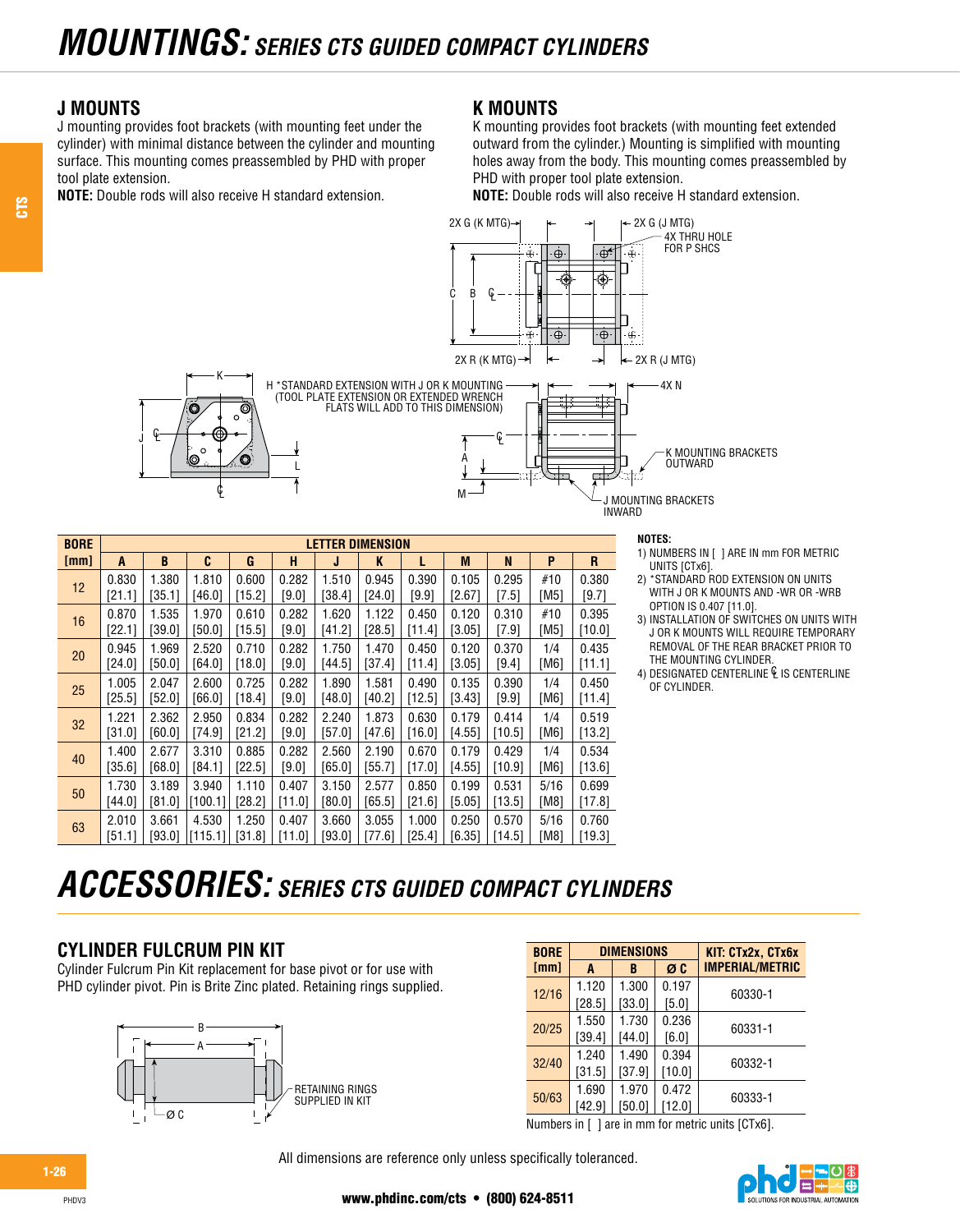# *ACCESSORIES: SERIES CTS GUIDED COMPACT CYLINDERS*

# **CYLINDER PIVOT KIT**



| <b>BORE</b>  |        |        |                                    |        | <b>DIMENSIONS</b> |        |        |                    |        | KIT NO.                                                        | KIT NO.            |  |
|--------------|--------|--------|------------------------------------|--------|-------------------|--------|--------|--------------------|--------|----------------------------------------------------------------|--------------------|--|
| [mm]         | A      | B      | C                                  | D      | E                 | F      | G      | н                  | J      | <b>IMPERIAL CTx2</b>                                           | <b>METRIC CTx6</b> |  |
| 12           | 0.650  | 0.638  | 0.905                              | 1.064  | 1.276             | 0.281  |        | 10-24              | 0.197  |                                                                | 60286-1            |  |
|              | 16.51  | [16.2] | [23.00]                            | [27.01 | [32.9]            | [7.1]  |        | $IM5 \times 0.81$  | [5.0]  | 60278-1<br>60279-1<br>60280-1<br>60281-1<br>60282-1<br>60283-1 |                    |  |
| 16           | 0.650  | 0.678  | 0.905                              | 1.064  | 1.356             | 0.281  |        | $10 - 24$          | 0.197  |                                                                | 60287-1            |  |
|              | [16.5] | [17.2] | [23.00]                            | [27.0] | [34.9]            | [7.1]  |        | $IM5 \times 0.81$  | [5.0]  | 60284-1<br>60285-1                                             |                    |  |
| 20           | 0.790  | 0.750  | 1.250                              | 1.500  | 1.500             | 0.355  |        | $1/4 - 20$         | 0.236  |                                                                | 60288-1            |  |
|              | [20.1] | [19.1] | [31.75]                            | [38.1] | [38.1]            | [9.0]  |        | $[M6 \times 1.0]$  | [6.0]  |                                                                |                    |  |
| 25           | 0.790  | 0.800  | 1.250                              | 1.500  | 1.600             | 0.355  |        | $1/4 - 20$         | 0.236  |                                                                | 60289-1            |  |
|              | [20.1] | [20.3] | [31.75]                            | [38.1] | $[40.6]$          | [9.0]  |        | $[M6 \times 1.0]$  | [6.0]  |                                                                |                    |  |
| 32           | 1.065  | 0.935  | 0.490                              | 1.870  | 1.870             | 0.820  | 1.475  | $1/4 - 20$         | 0.394  |                                                                | 60290-1            |  |
|              | [27.0] | [23.8] | [12.45]                            | [47.5] | [47.5]            | [21.0] | [37.5] | $[M6 \times 1.0]$  | [10.0] |                                                                |                    |  |
| 40           | 1.065  | 1.105  | 0.490                              | 2.210  | 2.210             | 0.820  | 1.475  | $1/4 - 20$         | 0.394  |                                                                | 60291-1            |  |
|              | [27.0] | [28.1] | [12.45]                            | [56.1] | [56.1]            | [21.0] | [37.5] | IM6 x 1.01         | [10.0] |                                                                |                    |  |
| 50           | 1.460  | 1.300  | 0.600                              | 2.600  | 2.600             | 1.000  | 1.970  | $5/16 - 18$        | 0.472  |                                                                | 60292-1            |  |
|              | [37.1] | 33.0   | [15.24]                            | [66.0] | [66.0]            | [25.4] | [50.0] | $IM8 \times 1.251$ | [12.0] |                                                                |                    |  |
| 63           | 1.460  | 1.500  | 0.600                              | 3.000  | 3.000             | 1.000  | 1.970  | $5/16 - 18$        | 0.472  |                                                                | 60293-1            |  |
|              | [37.1] | 38.11  | [15.24]                            | [76.2] | [76.2]            | [25.4] | [50.0] | $[M8 \times 1.25]$ | [12.0] |                                                                |                    |  |
| Numbers in I |        |        | are in mm for metric units [CTx6]. |        |                   |        |        |                    |        |                                                                |                    |  |

#### **NOTES:**

1) 12-25 mm IS BRITE ZINC PLATED STEEL

CTS

- 2) 32-63 mm IS ANODIZED ALUMINUM WITH LUBRICATED BRONZE BUSHINGS
- 3) FULCRUM PIN NOT INCLUDED (SEE "FULCRUM PIN KITS" TO PURCHASE)
- 4) DESIGNATED CENTERLINE  $\mathcal{C}$  is CENTERLINE OF CYLINDER

BRONZE BUSHINGS 3) FULCRUM PIN INCLUDED. DOES NOT INCLUDE CYLINDER PIVOT KIT 4) \*E IS TO CENTER OF PIVOT PIN 5) \*\*G IS FROM CENTER OF PIVOT PIN TO CENTER OF FIRST MOUNTING HOLE 6) DESIGNATED CENTERLINE IS CENTERLINE OF CYLINDER

AND PIVOT PIN.

5) UNLESS OTHERWISE DIMENSIONED, FEATURES ARE CENTERED ON CYLINDER CENTERLINE

# **BASE PIVOT KIT**



|                                                     | <b>BORE</b> | <b>DIMENSIONS</b> |                 |                 |                 |                 |                 |                |                 |                    |                  |                  | KIT: CTx2x. CTx6x |                 |                        |
|-----------------------------------------------------|-------------|-------------------|-----------------|-----------------|-----------------|-----------------|-----------------|----------------|-----------------|--------------------|------------------|------------------|-------------------|-----------------|------------------------|
|                                                     | [mm]        | A                 | B               | u               | D               |                 | ØF              | G              | н               |                    | N                |                  | M                 | N               | <b>IMPERIAL/METRIC</b> |
|                                                     | 12/16       | 0.865<br>[22.01   | 145<br>[29.0]   | 0.650<br>[16.5] | 0.490<br>[12.5] | 0.220<br>[5.6]  | 0.197<br>[5.0]  | 0.060<br>1.51  | 0.375<br>[9.5]  | #10<br><b>IM51</b> | N/A              | 0.877<br>[22.3]  | .300<br>[33.0]    | N/A             | 60294-1                |
|                                                     | 20/25       | 1.000<br>[25.4]   | .355<br>[34.4]  | 0.790<br>120.11 | 0.630<br>[16.0] | 0.260<br>[6.5]  | 0.237<br>[6.0]  | 0.040<br>1.01  | 0.435<br>[11.0] | 1/4<br>TM61        | N/A              | .221<br>$[31.0]$ | 1.730<br>[44.0]   | N/A             | 60295-1                |
|                                                     | 32/40       | 1.375<br>[34.9]   | .800<br>[45.7]  | .065<br>[27.01  | 0.600<br>[15.2] | 0.400<br>[10.2] | 0.394<br>[10.0] | 0.156<br>[4.0] | 0.510<br>[13.0] | 1/4<br>[M6]        | .695<br>$[43.0]$ | 0.540<br>13.7    | .490<br>[38.0]    | 2.165<br>[55.0] | 60296-1                |
|                                                     | 50/63       | 1.890<br>[48.0]   | 2.365<br>[60.0] | .460            | 0.755<br>[19.2] | 0.508<br>[12.9] | 0.472<br>[12.0] | 0.236<br>[6.0] | 0.709<br>[18.0] | 5/16<br>TM81       | 2.265<br>[57.5]  | 0.659<br>16.71   | 1.970<br>[50.0]   | 2.835<br>[72.0] | 60297-1                |
| Lare in mm for metric units [CTx6].<br>Numbers in I |             |                   |                 |                 |                 |                 |                 |                |                 |                    |                  |                  |                   |                 |                        |

Numbers in [ ] are in mm for metric units [CTx6].



1-27